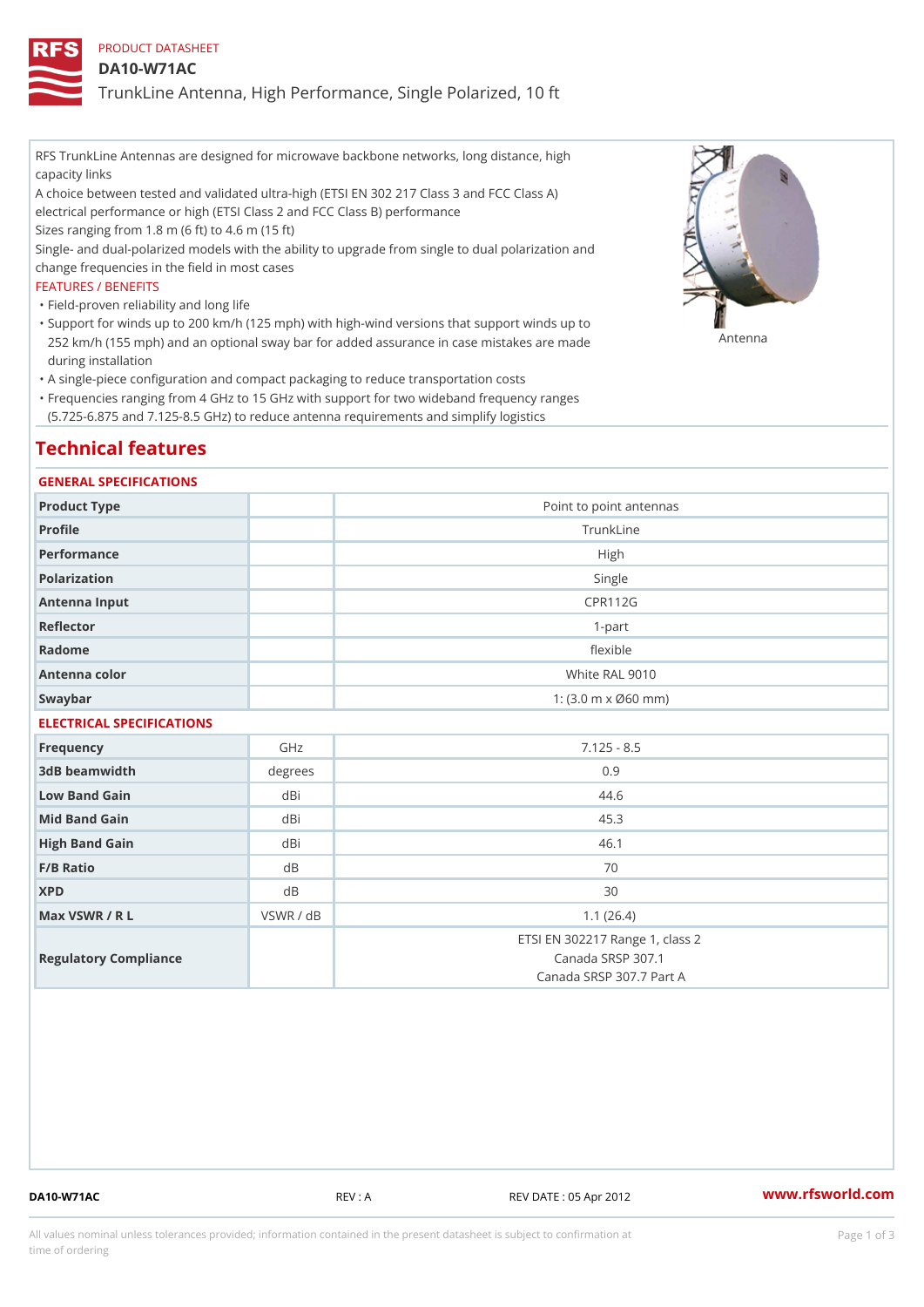## PRODUCT DATASHEET

(in)

m<sub>m</sub> (in)

Dimension\_F

DA10-W71AC

TrunkLine Antenna, High Performance, Single Polarized, 10 ft

| MECHANICAL SPECIFICATIONS                                 |             |              |                                                                          |  |  |
|-----------------------------------------------------------|-------------|--------------|--------------------------------------------------------------------------|--|--|
| Diameter                                                  |             | ft $(m)$     | 10(3)                                                                    |  |  |
| Elevation Adjustment                                      |             | degrees      | ± 5                                                                      |  |  |
| Azimuth Adjustment                                        |             | degrees      | ± 5                                                                      |  |  |
| Polarization Adjustment                                   |             | degrees      | ± 5                                                                      |  |  |
| Mounting Pipe Diameter<br>minimum                         |             | $mm$ (in)    | 114(4.5)                                                                 |  |  |
| Mounting Pipe Diameter<br>maximum                         |             | $mm$ (in)    | 114(4.5)                                                                 |  |  |
| Approximate Weight                                        |             | kg (lb)      | 290 (638)                                                                |  |  |
| Survival Windspeed                                        |             | $km/h$ (mph) | 200 (125)                                                                |  |  |
| Operational Windspeed                                     |             | $km/h$ (mph) | 190 (118)                                                                |  |  |
| <b>STRUCTURE</b>                                          |             |              |                                                                          |  |  |
| Radome Material                                           |             |              | PVC coated fabric                                                        |  |  |
| FURTHER ACCESSORIES                                       |             |              |                                                                          |  |  |
| optional Swaybar                                          |             |              | 1: SMA-SK-60-3000A (3.0 m x Ø60 mm)                                      |  |  |
| Further Accessories                                       |             |              | SMA-WK-10: Wind Kit<br>SMA-SKO-UNIVERSAL-L : Universal sway bar fixation |  |  |
| MOUNTOUTLINE                                              |             |              |                                                                          |  |  |
| $Dimension_A$                                             | m m<br>(in) |              | 3220(126.8)                                                              |  |  |
| $Dimen sion_B$                                            | m m<br>(in) |              | 1640(64.6)                                                               |  |  |
| $Dimension_C$                                             | m m<br>(in) |              | 550 (21.7)                                                               |  |  |
| $Dim_D - D -$<br>$114$ m m (4.5 _ ir ) $\mathbb{R}$ imple | m m         |              | 190(7.5)                                                                 |  |  |
| $Dimension$ = E                                           | m m         |              | 370 (14.6)                                                               |  |  |

1440 (56.9)

DA10-W71AC REV : A REV DATE : 05 Apr 2012 [www.](https://www.rfsworld.com)rfsworld.com